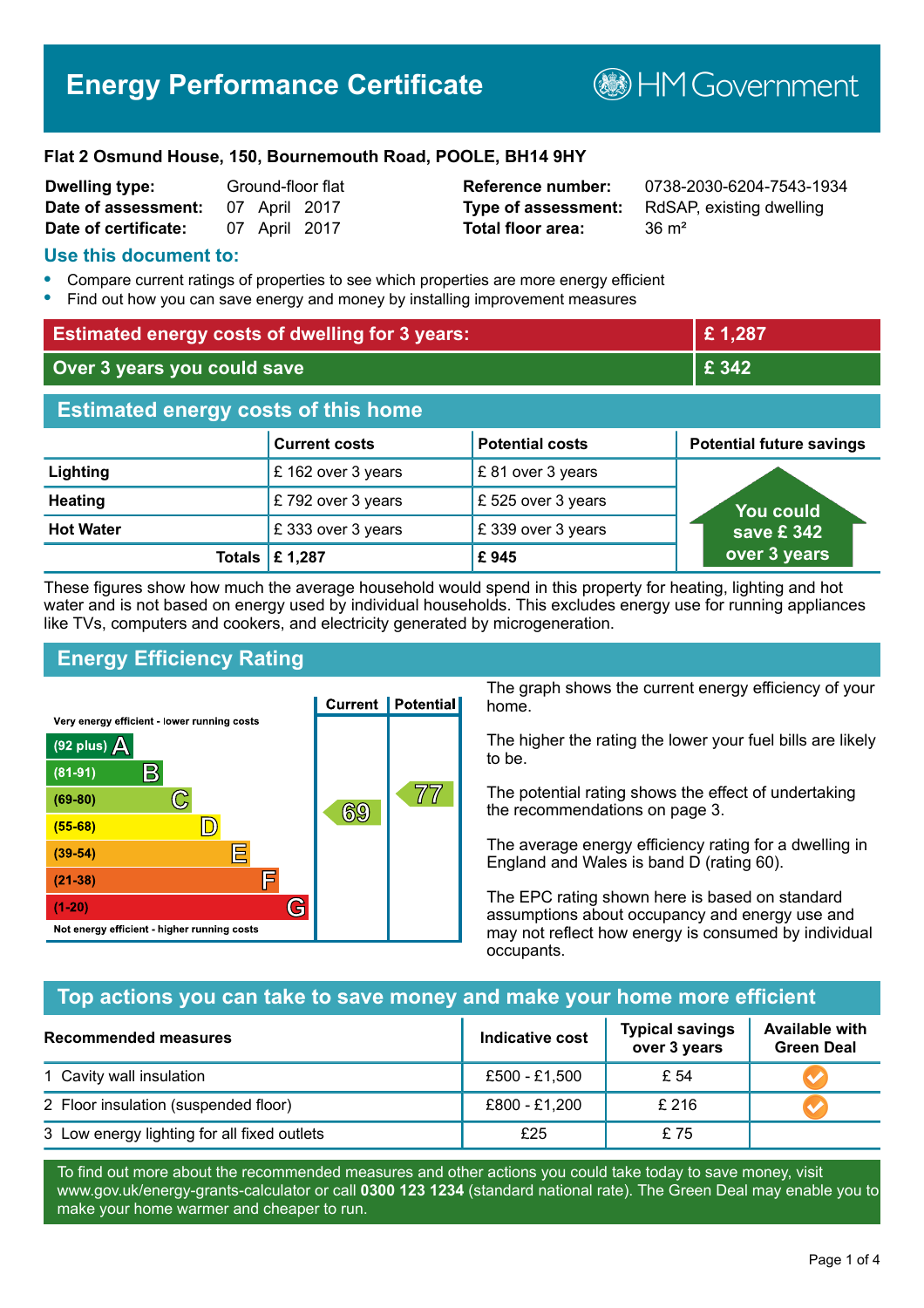Flat 2 Osmund House, 150, Bournemouth Road, POOLE, BH14 9HY

#### 07 April 2017 RRN: 0738-2030-6204-7543-1934

**Energy Performance Certificate**

## **Summary of this home's energy performance related features**

| <b>Element</b>        | <b>Description</b>                             | <b>Energy Efficiency</b> |
|-----------------------|------------------------------------------------|--------------------------|
| Walls                 | Cavity wall, as built, no insulation (assumed) | ★★☆☆☆                    |
| Roof                  | (another dwelling above)                       |                          |
| Floor                 | To unheated space, no insulation (assumed)     |                          |
| Windows               | Fully double glazed                            | ★★★☆☆                    |
| Main heating          | Boiler and radiators, mains gas                | ★★★★☆                    |
| Main heating controls | Programmer and room thermostat                 | ★★★☆☆                    |
| Secondary heating     | None                                           |                          |
| Hot water             | From main system                               | ★★★★☆                    |
| Lighting              | No low energy lighting                         | *****                    |

Current primary energy use per square metre of floor area: 255 kWh/m² per year

The assessment does not take into consideration the physical condition of any element. 'Assumed' means that the insulation could not be inspected and an assumption has been made in the methodology based on age and type of construction.

See addendum on the last page relating to items in the table above.

#### **Low and zero carbon energy sources**

Low and zero carbon energy sources are sources of energy that release either very little or no carbon dioxide into the atmosphere when they are used. Installing these sources may help reduce energy bills as well as cutting carbon. There are none provided for this home.

# **Your home's heat demand**

For most homes, the vast majority of energy costs derive from heating the home. Where applicable, this table shows the energy that could be saved in this property by insulating the loft and walls, based on typical energy use (shown within brackets as it is a reduction in energy use).

| <b>Heat demand</b>           | <b>Existing dwelling</b> | Impact of loft<br>insulation | Impact of cavity<br>wall insulation | Impact of solid<br>wall insulation |
|------------------------------|--------------------------|------------------------------|-------------------------------------|------------------------------------|
| Space heating (kWh per year) | 3.171                    | N/A                          | (385)                               | N/A                                |
| Water heating (kWh per year) | 2,202                    |                              |                                     |                                    |

You could receive Renewable Heat Incentive (RHI) payments and help reduce carbon emissions by replacing your existing heating system with one that generates renewable heat, subject to meeting minimum energy efficiency requirements. The estimated energy required for space and water heating will form the basis of the payments. For more information, search for the domestic RHI on the www.gov.uk website.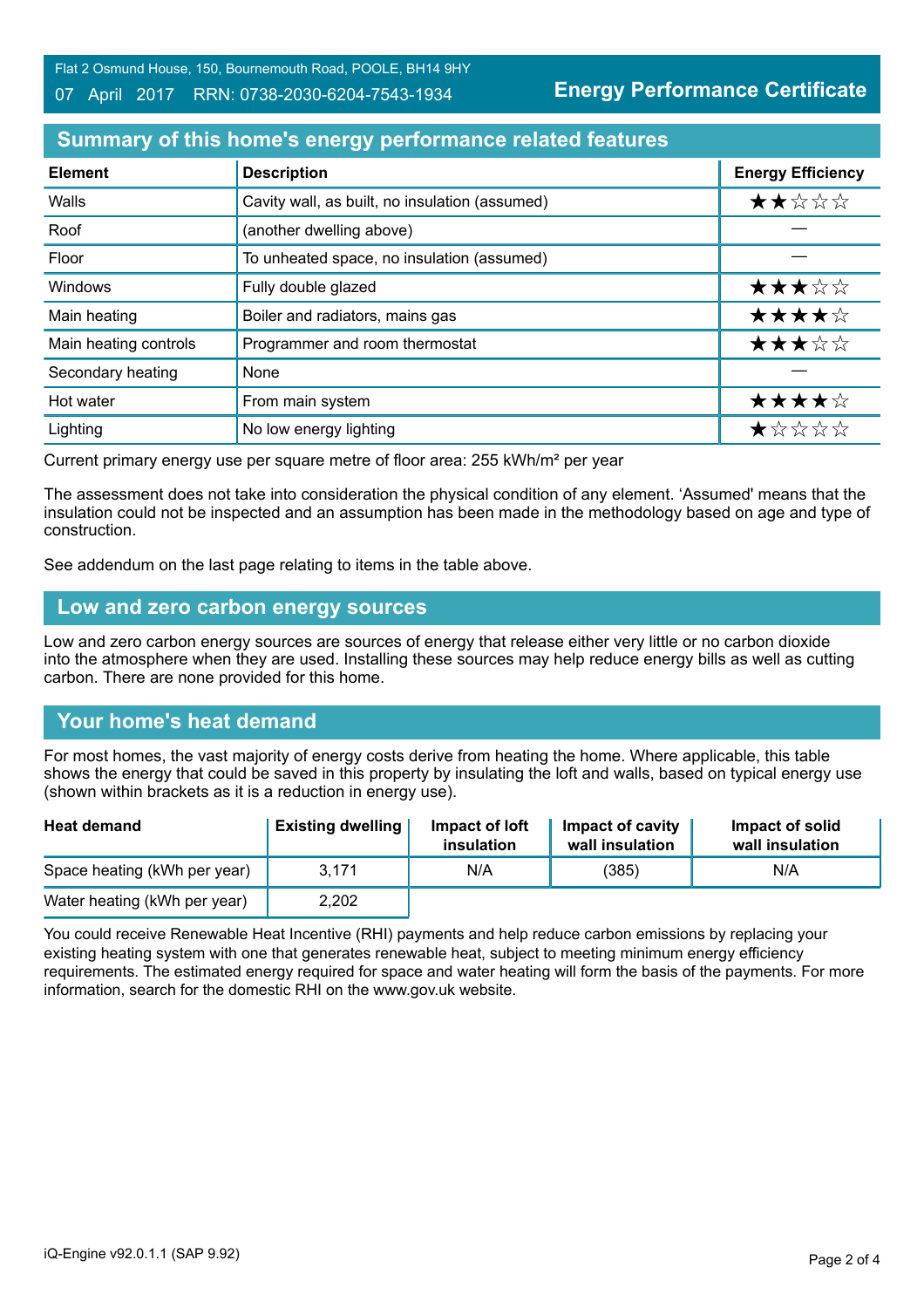Flat 2 Osmund House, 150, Bournemouth Road, POOLE, BH14 9HY

#### 07 April 2017 RRN: 0738-2030-6204-7543-1934

## **Recommendations**

The measures below will improve the energy performance of your dwelling. The performance ratings after improvements listed below are cumulative; that is, they assume the improvements have been installed in the order that they appear in the table. Further information about the recommended measures and other simple actions you could take today to save money is available at www.gov.uk/energy-grants-calculator. Before installing measures, you should make sure you have secured the appropriate permissions, where necessary. Such permissions might include permission from your landlord (if you are a tenant) or approval under Building Regulations for certain types of work.

Measures with a green tick  $\bullet$  may be supported through the Green Deal finance. If you want to take up measures with an orange tick **th** through Green Deal finance, be aware you may need to contribute some payment up-front.

| <b>Recommended measures</b>               | Indicative cost | <b>Typical savings</b><br>per year | <b>Rating after</b><br>improvement | <b>Green Deal</b><br>finance |
|-------------------------------------------|-----------------|------------------------------------|------------------------------------|------------------------------|
| Cavity wall insulation                    | £500 - £1,500   | £18                                | <b>C70</b>                         | $\blacktriangledown$         |
| Floor insulation (suspended floor)        | £800 - £1,200   | £72                                | C75                                | $\bullet$                    |
| Low energy lighting for all fixed outlets | £25             | £ 25                               | C77                                |                              |

# **Opportunity to benefit from a Green Deal on this property**

Green Deal Finance allows you to pay for some of the cost of your improvements in instalments under a Green Deal Plan (note that this is a credit agreement, but with instalments being added to the electricity bill for the property). The availability of a Green Deal Plan will depend upon your financial circumstances. There is a limit to how much Green Deal Finance can be used, which is determined by how much energy the improvements are estimated to **save** for a 'typical household'.

You may be able to obtain support towards repairs or replacements of heating systems and/or basic insulation measures, if you are in receipt of qualifying benefits or tax credits. To learn more about this scheme and the rules about eligibility, call the Energy Saving Advice Service on **0300 123 1234** for England and Wales.